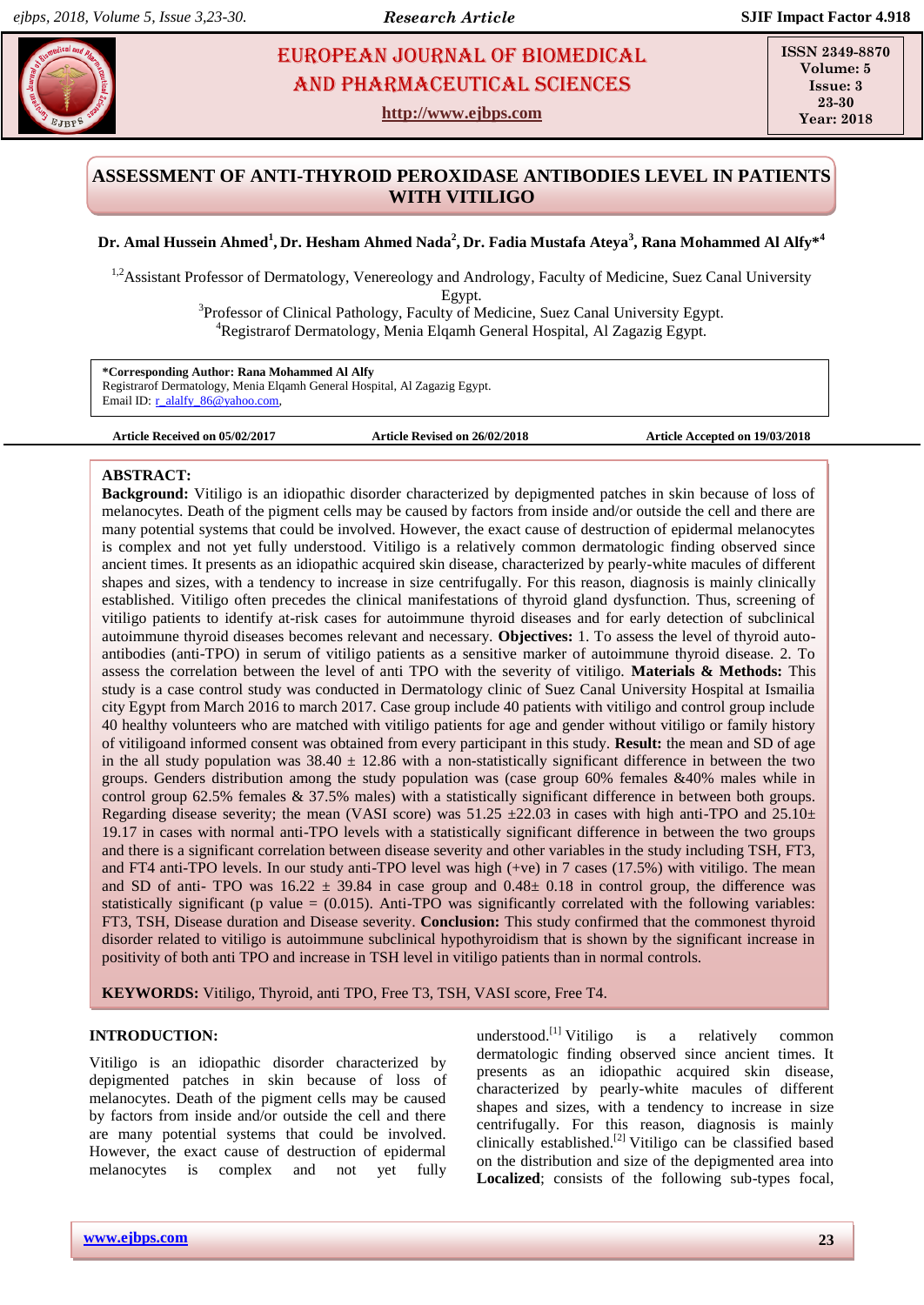segmental and mucosal: in which only the mucous membrane is affected. **Generalized** form involves the following types: acrofacial, vitiligo vulgaris and mixed. **Universal** form corresponds to 50% depigmentation of the skin and/or mucous membranes. $^{[3]}$  Autoimmune theory is the most popular theory. Increased prevalence of autoimmune disorders in association with vitiligo, detection of various auto-antibodies including antithyroid and anti-melanocyte antibodies in the serum of vitiligo patients and alteration of T-cell population showing decreased T-helper cells are in favor of this theory.[2] Thyroid disorders and autoimmune thyroid diseases have been associated with vitiligo and the incidence of clinical or subclinical involvement of the thyroid is more common in patients with vitiligo as compared to healthy subjects. Studies have reported the prevalence of this association to be between 4.4% and  $21\%$ .<sup>[4]</sup> Hashimoto thyroiditis and Graves's disease are the most important and prevalent thyroid diseases associated with vitiligo. Various thyroid autoantibodies including thyroid stimulating antibody, antithymoglobulin antibody and antithyroid peroxidase antibody, are detectable in autoimmune thyroid diseases the latter being the most sensitive test for the diagnosis and follow-up of these diseases. Thyroid peroxidase is responsible for the iodination of tyrosine residues in the thymoglobulin molecule. Anti TPO antibody has been shown to mediate thyroid cell destruction in vitro and the presence of this antibody is strongly linked to lymphocytic inflammation and glandular lesion.<sup>[5]</sup> Vitiligo often precedes the clinical manifestations of thyroid gland dysfunction. Thus, screening of vitiligo patients to identify at-risk cases for autoimmune thyroid diseases and for early detection of subclinical autoimmune thyroid diseases becomes relevant and necessary.<sup>[6]</sup> Several studies had demonstrated the association of vitiligo with autoimmune diseases especially Autoimmune Thyroiditis. However, there are other studies that have not confirmed this association or have even found unknown patterns of thyroid involvements in patients with vitiligo.<sup>[7]</sup>

**OBJECTIVES:** the aim to assess the association of thyroid dysfunction and autoimmune thyroid disorders in vitiligo patients via monitoring thyroid function tests as well as the commonest well known thyroid antibodies {anti - thyroid peroxidase (anti-TPO)}.

- 1. To assess the level of thyroid auto-antibodies (anti-TPO) in serum of vitiligo patients as a sensitive marker of autoimmune thyroid disease.
- 2. To assess the correlation between the level of anti TPO with the severity of vitiligo.

**MATERIALS AND METHODS:** This study is a case control study conducted in Dermatology clinic of Suez Canal University Hospital at Ismailia city Egypt from the year march 2016 to march 2017. Case group include 40 patients with vitiligo and control group include 40 healthy volunteers who are matched with vitiligo patients

for age and gender without vitiligo or family history of vitiligo and informed consent was obtained from every participant in this study*.*All included subjects were submitted to full history taking, dermatological examination, VASI score calculation, laboratory investigation including thyroid function tests (FT3, FT4, TSH) and serum anti-TPO level which was assessedfor all subjects by Immunoassay ELISA kits and the case group was divided into two sub-groups; cases with high anti-TPO level and cases with normal anti-TPO level based on laboratory findings and statistical analysis which done using the "SPSS" statistical package.

#### **RESULT:**

Our result not showed any significant difference in age groups distribution among cases and controls, in case group (25%) were in age group 20-29 years, (30%) in 30-39 years, (17.5%) in 40-49 years and (27.5%) in  $\geq 50$ years, in control group (30%) were in age group 20-29 years, (30%) in 30-39 years, (20%) in 40-49 years and (20%) in  $\geq$ 50 years; the mean and SD of age in the all study population was  $38.40 \pm 12.86$  with a nonstatistically significant difference in between the two groups. Genders distribution among the study population was (case group 60% females &40% males while in control group 62.5% females & 37.5% males) with a statistically significant difference in between both groups. Regarding disease severity; the mean (VASI score) was  $51.25 \pm 22.03$  in cases with high anti-TPO and  $25.10 \pm 19.17$  in cases with normal anti-TPO levels with a statistically significant difference in between the two groups and there is a significant correlation between disease severity and other variables in the study including TSH, FT3, and FT4 anti-TPO levels. In our study positive thyroid auto-antibodies (anti-TPO) level was detected in 07 (17.5%) patients with vitiligo among them 04 cases are male and 03 cases were females, out of them five cases (71.4%) had abnormal thyroid function among them 03 patients had subclinical thyroid disease, 02 cases had hashimoto's thyroiditis, but the other two case had thyroid autoimmunity (high anti TPO without hormonal changes).The mean and SD of anti- TPO was  $16.22 \pm 39.84$  in case group and  $0.48 \pm 0.18$  in control group, the difference was statistically significant (p value 0.015). Anti-TPO was significantly correlated with the following variables: FT3, TSH, Disease duration and Disease severity.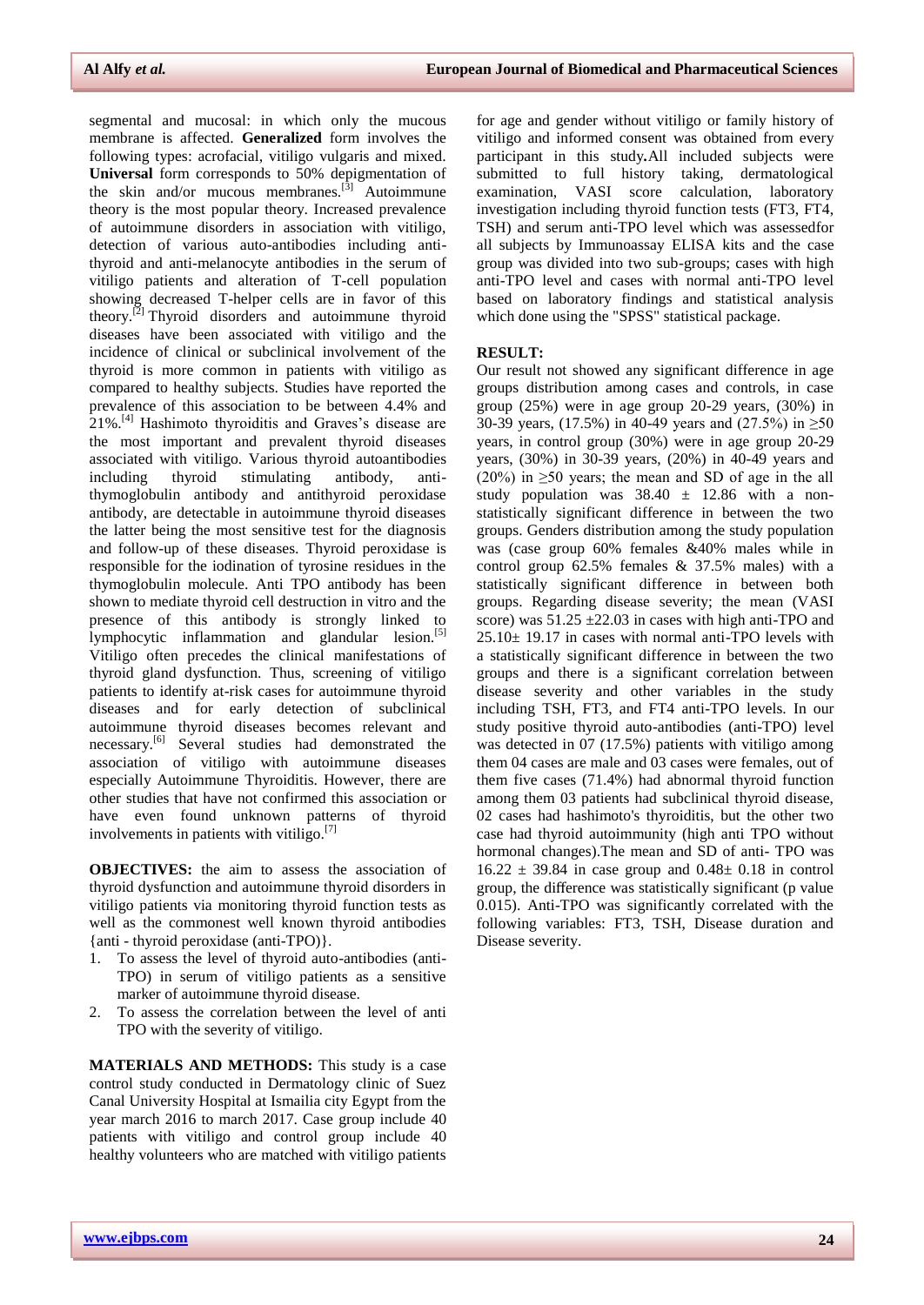| <b>Variable</b>            | <b>Cases Group</b> |                | <b>Control Group</b> |         |         |
|----------------------------|--------------------|----------------|----------------------|---------|---------|
| Age group                  | <b>Frequency</b>   | <b>Percent</b> | <b>Frequency</b>     | Percent | p-value |
| $20-29y$                   | 10                 | 25%            | 12                   | 30%     |         |
| $30-39y$                   | 12                 | 30%            | 12                   | 30%     |         |
| 40-49 $y$                  | 07                 | 17.5%          | 08                   | 20%     | 0.86    |
| $\geq 50y$                 | 11                 | 27.5%          | 08                   | 20%     |         |
| Total                      | 40                 | 100%           | 40                   | 100%    |         |
| <b>Gender distribution</b> |                    |                |                      |         |         |
| Male                       | 16                 | 40%            | 15                   | 37.5%   |         |
| Female                     | 24                 | 60%            | 25                   | 62.5%   | 0.036   |
| Total                      | 40                 | 100%           | 40                   | 100%    |         |

*Table* **(1)***: Age group and Gender distribution among study groups (n=80 subjects).*

Table (1) shows that there was a nearly similar distribution of cases and controls group among age groups and Sex distribution.

*Table (2): Chronic disease/s distribution in between study groups (n=80 subjects).*

| <b>Chronic disease</b> | <b>Controls Group</b> |                | <b>Cases Group</b> | <b>Chi-square</b> |         |
|------------------------|-----------------------|----------------|--------------------|-------------------|---------|
|                        | Frequency             | <b>Percent</b> | Frequency          | <b>Percent</b>    | p-value |
| Yes                    |                       | 17.5 %         | 10                 | 25.0%             |         |
| No.                    | 33                    | 82.5 %         | 30                 | 75.0 %            | 0.293   |
| Total                  | 40                    | 100.0%         | 40                 | 100.0%            |         |

Table (2) Shows that there was statistically significant difference of cases in comparison to controls regarding chronic disease/s in the study population with a non-statistically significant difference in between the groups.

| Table (3): Family history of vitiligo in the study groups (n=80 subjects). |  |  |  |  |  |  |  |  |  |  |
|----------------------------------------------------------------------------|--|--|--|--|--|--|--|--|--|--|
|----------------------------------------------------------------------------|--|--|--|--|--|--|--|--|--|--|

| <b>Variable</b>    | <b>Cases Group</b> |                | <b>Control Group</b> |         |         |
|--------------------|--------------------|----------------|----------------------|---------|---------|
| +ve family history | <b>Frequency</b>   | <b>Percent</b> | Frequency            | Percent | p-value |
| Absent             | 30                 | 75%            | 40                   | 100%    |         |
| Present            | 10                 | 25%            |                      | $0.0\%$ | 0.001   |
| Total              | 40                 | 100%           | 40                   | 100%    |         |

Table (3) Shows that there was statistically significant difference of cases in comparison to controls group regarding positive family history of vitiligo in the study population.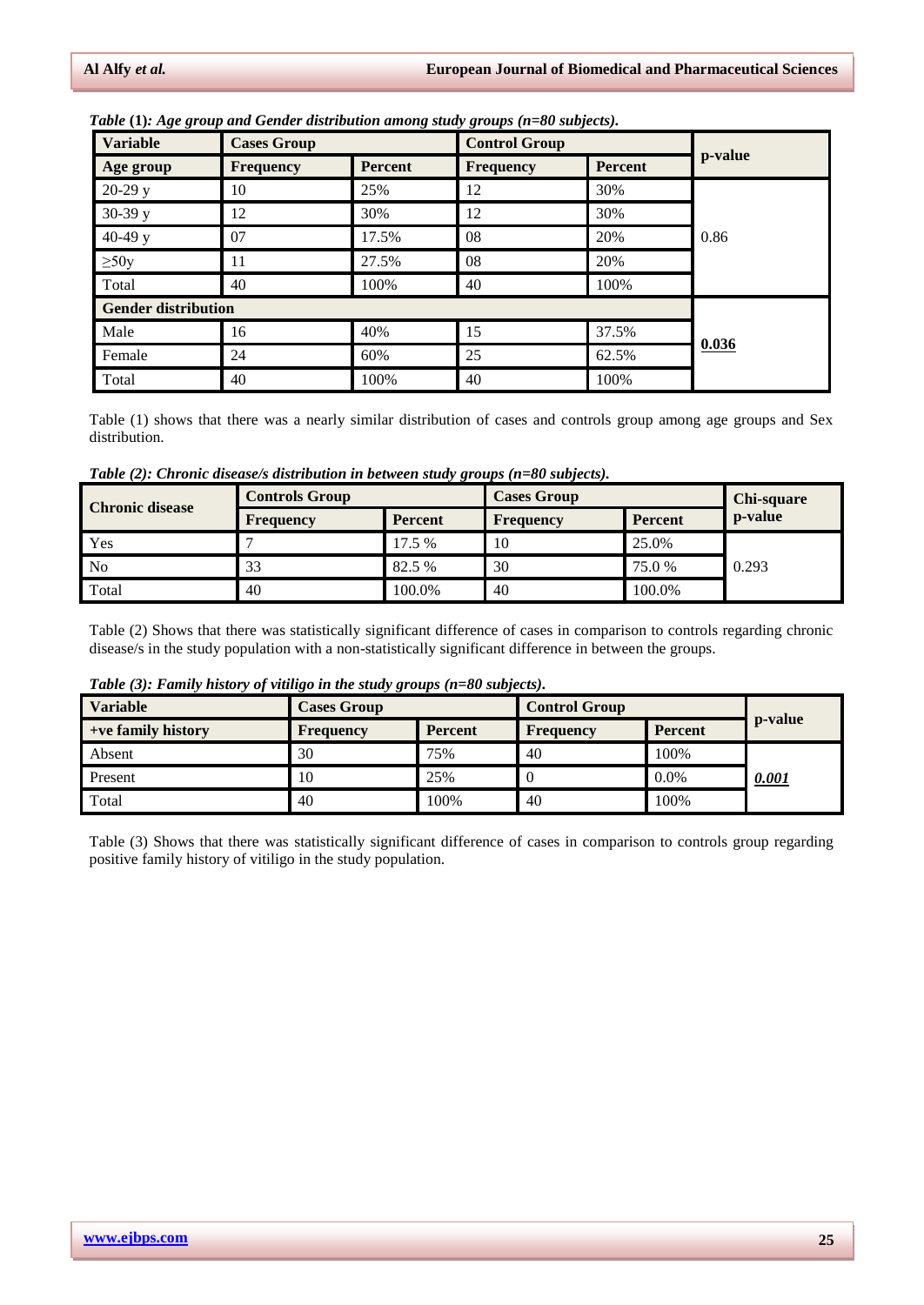| <b>Type of Vitiligo</b>                      | Patients with -ve Anti TPO<br>$[n=33 (82.5\%)]$ |               | Patients with +ve Anti TPO $[n=7]$<br>$(17.5\%)$ |               |  |  |  |
|----------------------------------------------|-------------------------------------------------|---------------|--------------------------------------------------|---------------|--|--|--|
|                                              | No.                                             | $\frac{0}{0}$ | No.                                              | $\frac{0}{0}$ |  |  |  |
| Generalized                                  | 28 cases                                        | $(70.0\%)$    | 6                                                | $(15.0\%)$    |  |  |  |
| a. Acrofacial                                | 4                                               | 10.0%         |                                                  | $0.0\%$       |  |  |  |
| b- Vulgaris                                  | 20                                              | 50.0%         |                                                  | 7.5%          |  |  |  |
| c-Mixed                                      | 4                                               | 10.0%         | 3                                                | 7.5%          |  |  |  |
| <b>Localized</b>                             | 4 cases                                         | $(10.0\%)$    | 0                                                | $(0.0\%)$     |  |  |  |
| a. Focal                                     |                                                 | 5.0%          |                                                  | $0.0\%$       |  |  |  |
| b. Segmental                                 |                                                 | 5.0%          |                                                  | $0.0\%$       |  |  |  |
| <b>Universals</b>                            |                                                 | $(2.5\%)$     |                                                  | $(2.5\%)$     |  |  |  |
| <b>Total</b>                                 | 33                                              | $(82.5\%)$    | 7                                                | $(17.5\%)$    |  |  |  |
| Kobner's phenomenon present in (4 cases 10%) |                                                 |               |                                                  |               |  |  |  |
| Koebner feno. (present)                      | 4                                               | $10.0\%$      |                                                  | 00.0%         |  |  |  |
| Koebner feno. (absent)                       | 29                                              | 72.5%         |                                                  | 17.5%         |  |  |  |
| <b>Total</b>                                 | 33                                              | $(82.5\%)$    | $\overline{7}$                                   | $(17.5\%)$    |  |  |  |

*Table (4): Comparison of type of Vitiligo and koebner fenomeen in patients with positive and negative anti TPO (n=40).*

Table (4) shows that based on clinical characteristics, generalized type was present in 70 % of cases, 50% of them was of vulgaris variety. Kobner's phenomenon was observed in 10.0% of cases.

| <b>Variable</b>                                | <b>Cases</b>       | <b>Controls</b>      |             |  |
|------------------------------------------------|--------------------|----------------------|-------------|--|
|                                                | $Mean \pm SD$      | $Mean \pm SD$        | p-value     |  |
| Age (years)                                    | $40.30 \pm 12.42$  | $36.50 \pm 13$ .     | 0.19        |  |
| Body mass index $(kg/m2)$                      | $27.77 \pm 3.26$   | $27.02 \pm 1.$       | 0.18        |  |
| Free T3 $(ng/dL)$                              | $85.42 \pm 17.74$  | $92.75 \pm 10.00$    | 0.26        |  |
| Free T4 $(ng/dL)$                              | $7.42 \pm 2.19$    | $7.61 \pm 1.33$      | 0.63        |  |
| $3.40 \pm 3.17$<br>$TSH$ ( $\mu$ IU/mL)        |                    | $0.69 \pm 0.41$      | $\le 0.001$ |  |
| Anti-TPO<br>$16.23 \pm 39.84$                  |                    | $0.5 \pm 0.18$       | 0.015       |  |
| Age at Onset of Disease (years): Mean $\pm$ SD | $23.70 \pm 11.676$ |                      |             |  |
| Duration of Disease (years): Mean $\pm$ SD     | $15.80 \pm 13.661$ |                      |             |  |
| Disease Severity Score (VASI): Mean $\pm$ SD   |                    | $28.5013 \pm 21.399$ |             |  |

Table (5) shows the mean and SD of case and control group whichshows a statistically significant difference in between the study groups concerning TSH, free T3, and anti-TPO.

*Table (6): Comparison of mean and SD of some important variables among case group in respect to anti-TPO levels (n=40 subjects).*

| <b>Variable</b>         | Normal TPO $(n=33)$ | High TPO $(n=7)$  |             |
|-------------------------|---------------------|-------------------|-------------|
|                         | $Mean \pm SD$       | $Mean \pm SD$     | p-value     |
| Age (years)             | $41.03 \pm 12.77$   | $36.86 \pm 10.74$ | 0.43        |
| Free T3 $(ng/dL)$       | $90.67 \pm 13.04$   | $60.71 \pm 16.56$ | $\le 0.001$ |
| Free T4 $(ng/dL)$       | $8.24 \pm 0.78$     | $3.53 \pm 2.57$   | $\le 0.001$ |
| $TSH$ ( $\mu$ IU/mL)    | $2.25 \pm 0.96$     | $8.83 \pm 4.34$   | $\le 0.001$ |
| Anti-TPO                | $0.78 \pm 0.49$     | $89.01 \pm 53.11$ | $\le 0.001$ |
| Age at onset            | $24.21 \pm 12.10$   | $21.21 \pm 9.78$  | 0.55        |
| Duration of disease     | $15.91 \pm 14.12$   | $15.29 \pm 12.23$ | 0.91        |
| Disease severity (VASI) | $25.10 \pm 19.17$   | $51.25 \pm 22.03$ | 0.008       |

Table (6) is showing the comparison of various variables between cases with normal and high anti-TPO levels.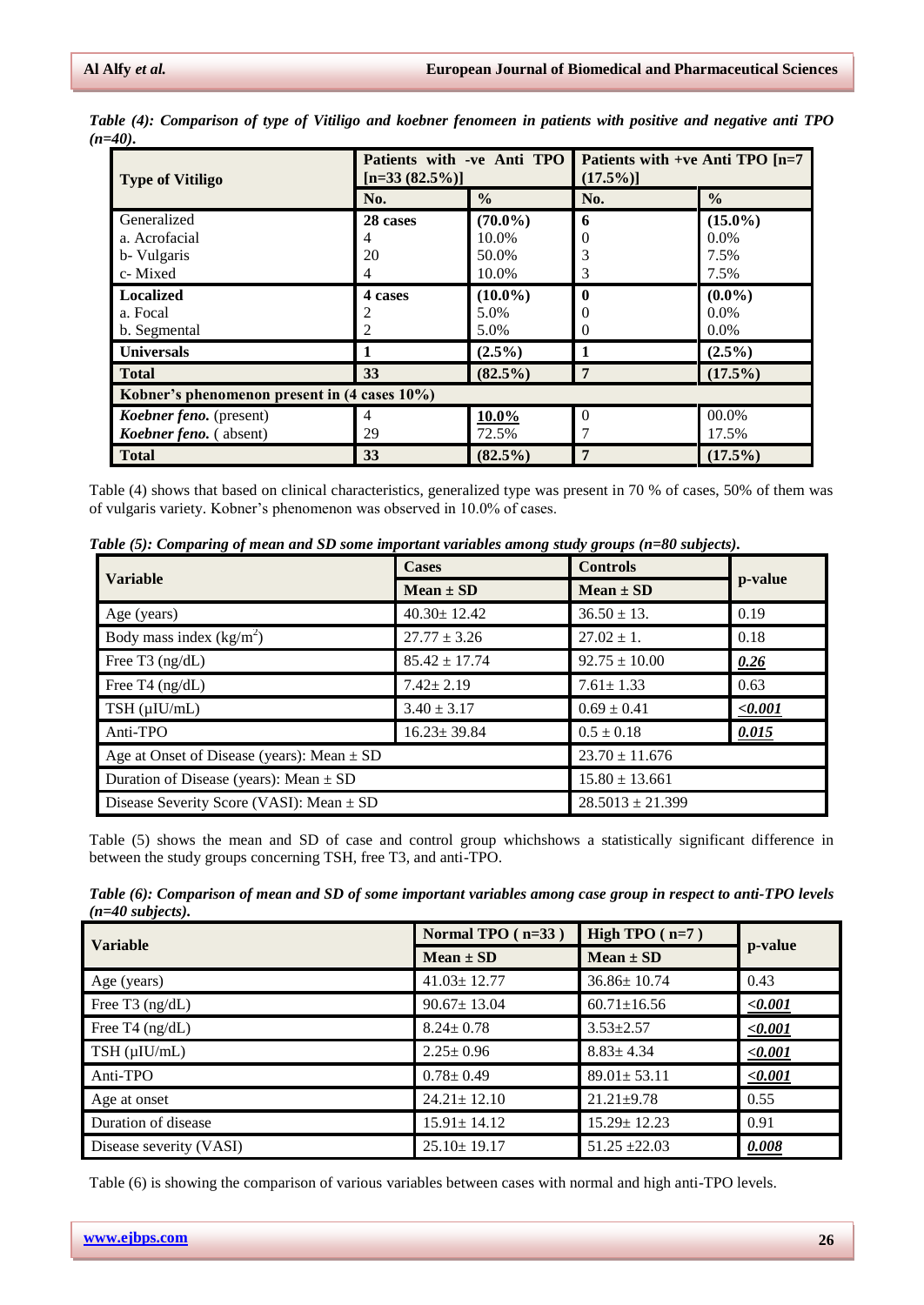|                                | Total number of vitiligo patient $(n=40)$          |               |                                                 |               |       |  |  |  |
|--------------------------------|----------------------------------------------------|---------------|-------------------------------------------------|---------------|-------|--|--|--|
| <b>Disease severity</b>        | Patients with normal anti-TPO<br>$[n=33 (82.5\%)]$ |               | Patients with high anti-TPO<br>$[n=7 (17.5\%)]$ | p-value       |       |  |  |  |
|                                | No.                                                | $\frac{0}{0}$ | No.                                             | $\frac{0}{0}$ |       |  |  |  |
| Mild (score $2 - 24$ )         | 20                                                 | 50.0 %        |                                                 | 00.0%         |       |  |  |  |
| Mild to moderate(score 24-<48) | 8                                                  | 20.0 %        |                                                 | 10.0%         | 0.008 |  |  |  |
| Moderate (score 48-<72)        |                                                    | 10.0%         |                                                 | 5.0%          |       |  |  |  |
| Sever (score $72-100$ )        |                                                    | 2.5%          |                                                 | 2.5%          |       |  |  |  |
| <b>Total</b>                   | 33                                                 | $(82.5\%)$    |                                                 | $(17.5\%)$    |       |  |  |  |

#### *Table (7):* Disease severity among case group according to VASI score (n=40):

Table (7) is showing frequency of Disease severity among case group according to VASI score with normal and high anti-TPO levels and that there was statistically significant difference P value 0.005.

| Table (8): Distribution of Anti-thyroid peroxidase (anti-TPO) levels among study groups (n=80 subjects). |  |  |  |  |  |  |  |  |  |
|----------------------------------------------------------------------------------------------------------|--|--|--|--|--|--|--|--|--|
|----------------------------------------------------------------------------------------------------------|--|--|--|--|--|--|--|--|--|

| Anti - TPO            | <b>Cases</b>     |               | <b>Controls</b>  |               |         |  |
|-----------------------|------------------|---------------|------------------|---------------|---------|--|
|                       | <b>Frequency</b> | $\frac{0}{0}$ | <b>Frequency</b> | $\frac{0}{0}$ | p-value |  |
| Normal $(< 40)$ IU/ml | 33               | 82.5%         | 40               | 100%          |         |  |
| High $(>40)$ IU/ml    |                  | 17.5%         |                  | $0.0\%$       | 0.015   |  |
| Total                 | 40               | 100%          | 40               | 100%          |         |  |

Table (8) shows that only seven cases (7/40) showed a higher than normal (anti-TPO) levels within the study population with statistically significant difference found between the cases and controls p value  $= 0.015$ .

|                                               | <b>Male</b>       | Female             | $\frac{0}{0}$ |  |
|-----------------------------------------------|-------------------|--------------------|---------------|--|
| Type of thyroid dysfunction                   | No. & %           | No. $\&\%$         |               |  |
| hashimoto's thyroiditis                       | One case (14.28%) | One case (14.28%)  | (28.56%)      |  |
| Subclinical hypothyroidism                    | One case (14.29%) | Two cases (28.58%) | $(42.86\%)$   |  |
| Thyroid autoimmunity without hormonal changes | One case (14.29%) | One case (14.28%)  | (28.58%)      |  |
| Total                                         | 3 cases (42.85 %) | 4 cases (57.15 %)  | $(100.00\%)$  |  |

Table (9): Shows distribution of positive cases with high (anti-TPO) among case group, two cases (28.57%) had hashimoto's thyroiditis (TSH ≥10 micro U/ml), three cases (42.86 %) had Subclinical hypothyroidism (TSH >5  $\&$  ≤10 micro U/ml).

|  | Table (10): Correlations of the some important variables among the case group $(n=40)$ . |  |  |  |  |
|--|------------------------------------------------------------------------------------------|--|--|--|--|
|  |                                                                                          |  |  |  |  |

| Variable 1                                                                                                                                                                                | Variable 2          | $\bf{R}$ | p-value     |  |  |  |
|-------------------------------------------------------------------------------------------------------------------------------------------------------------------------------------------|---------------------|----------|-------------|--|--|--|
| Anti--TPO                                                                                                                                                                                 | Free T <sub>3</sub> | $-0.525$ | 0.001       |  |  |  |
| Anti--TPO                                                                                                                                                                                 | <b>TSH</b>          | 0.609    | < 0.001     |  |  |  |
| Anti--TPO                                                                                                                                                                                 | Free T <sub>4</sub> | $-0.550$ | $\le 0.001$ |  |  |  |
| Free T <sub>3</sub>                                                                                                                                                                       | Free T <sub>4</sub> | 0.685    | $\le 0.001$ |  |  |  |
| Disease severity                                                                                                                                                                          | Free T <sub>3</sub> | $-0.495$ | $\le 0.001$ |  |  |  |
| Disease severity                                                                                                                                                                          | <b>TSH</b>          | 0.707    | < 0.001     |  |  |  |
| Disease severity                                                                                                                                                                          | Anti--TPO           | 0.381    | < 0.001     |  |  |  |
| Disease severity                                                                                                                                                                          | Free T <sub>4</sub> | $-0.243$ | 0.030       |  |  |  |
| Interpretation of correlation coefficient "r"<br>0 to 0.3 Weak correlation $\bullet$ >0.3 to 0.6 moderate correlation<br>$>0.6$ to 0.9 strong correlation $\bullet$ 1 perfect correlation |                     |          |             |  |  |  |

Table (10) shows correlations between some variables among the cases group. Significance within a group of quantitative variables in between 2 groups was calculated using Student's t-test and between groups of qualitative data, chi-squared-test  $(χ2)$  was used.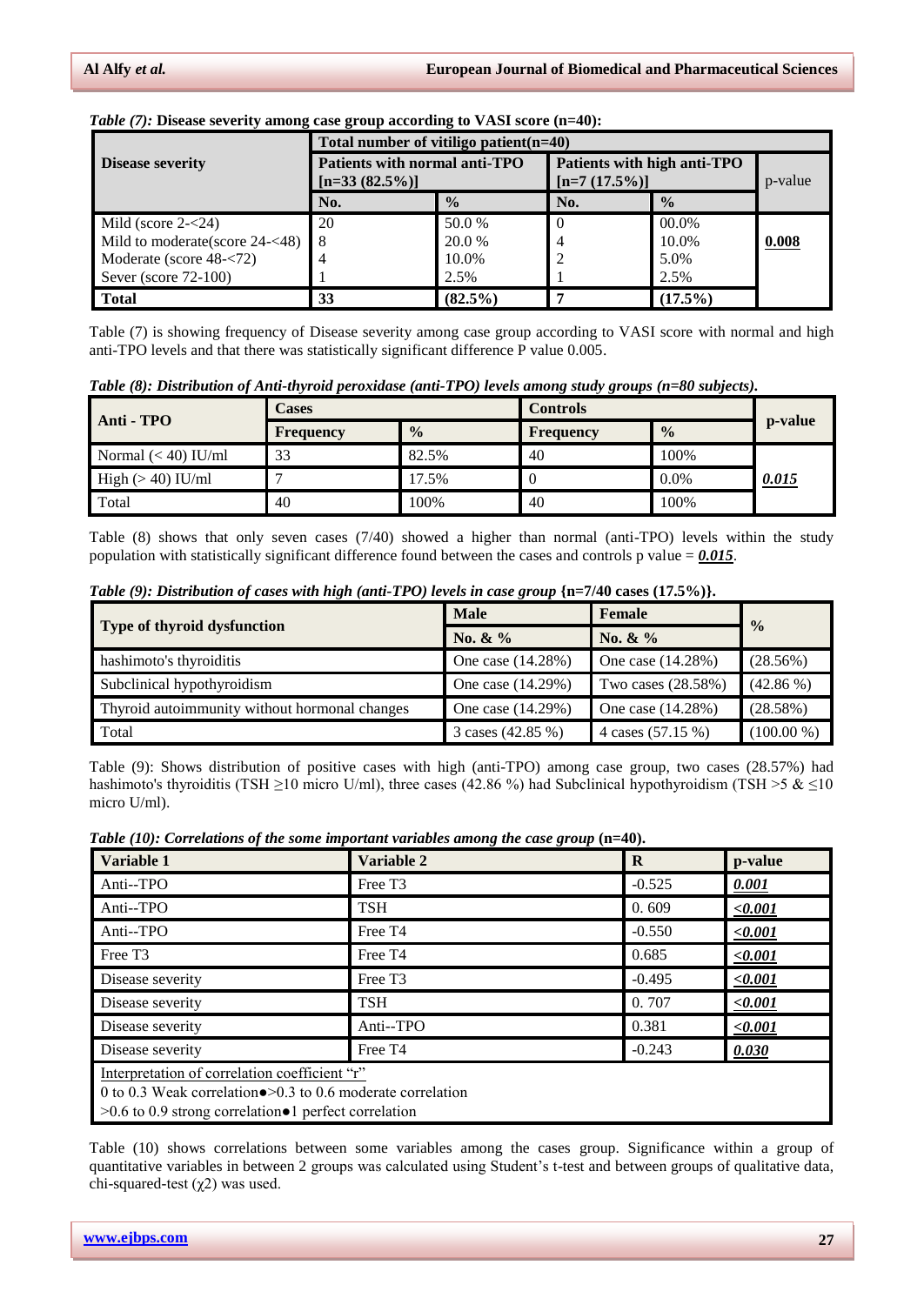17.74&  $92.75 \pm 10.00$  (ng/dL), the mean Free T4 (FT4)

#### *DISCUSSION:*

Our result not showed any significant difference in age groups distribution among cases and controls, in case group (25%) were in age group 20-29 years, (30%) in 30-39 years, (17.5%) in 40-49 years and (27.5%) in ≥50 years, in control group (30%) were in age group 20-29 years, (30%) in 30-39 years, (20%) in 40-49 years and (20%) in  $\geq$ 50 years; the mean and SD of age in the study population was  $38.40 \pm 12.86$  with a non-statistically significant difference in between the two groups. Genders distributed among the study population was (case group 60% females &40% males while in control group 62.5% females & 37.5% males) with a statistically significant difference in between both groups. This trend was different to that noted by **Dash, 2015** who reported that females population accounted for (59%) of study participants with vitiligo and presented at an earlier age as compared to the males. [8] Another study **Altaf, 2010** reported that female's with the mean age of 19.61±11.054 years formed the majority of study participants, they suggested that vitiligo being an autoimmune disease, and could be more common in females.[9] BMI among study population, the mean and SD was  $27.77 \pm 3.26$ in case group and  $27.02 \pm 1.19$ in control group, with a non-statistically significant difference in between the two groups. The mean and SD of duration of the disease (years) was15.29± 12.23 in vitiligo cases with high (+ve) anti TPO levels, while in vitiligo cases with normal (-ve) anti-TPO level it was  $15.91 \pm 14.12$ , and the mean age of onset of vitiligo in our study was 23.70 ± 11.68. **Zamanian study 2014;** found the average age of vitiligo onset was 20 years old.<sup>[8]</sup> In *Jishna* 2017,<sup>[5]</sup> a study conducted in India the mean age of onset of vitiligo was 26 years, and in Brazil **(Holthausen-NunesH ., 2011)** found the mean age of onset of vitiligo in the fourth decade of life.<sup>[11]</sup> These data indicate that vitiligo can occur at any age. Regarding disease severity; the mean (VASI score) was 51.25  $\pm$ 22.03in cases with high anti-TPO and 25.10 $\pm$ 19.17 in cases with normal anti-TPO levels with a statistically significant difference in between the two groups. Our results showed a significant correlation between disease severity by VASI and other variables in the study including TSH, FT3, and FT4 anti-TPO levels. Regarding the clinical characteristic and type of the disease distribution among case group, 34 cases (85%) were generalized type, of them (23 case [57.5%] were vulgaris, 04 cases [10%] was acrofacial and 06 cases [15%] was mixed), and 04 cases [10%] were localized type (half of them was focal and other half was segmental), and the remaining 2 cases [5.2%] was of universal type. *Jishna* **study 2014**; reported that vulgaris type was 51% of cases.[11] **Gey 2013, Nunes and Esser in 2011**, mentioned a finding similar to ours in which vitiligo vulgaris was the commonest type  $(71\%)$ . [12,13] But in **Zamanian study, 2014** they found that 6.7% of patients had generalized vitiligo and 11.1% had the localized type.<sup>[8]</sup> This is probably due to early medical treatment, immediately after the appearance of the first lesion in the child. The mean Free T3 (FT3) was  $85.42 \pm$ 

was  $7.42 \pm 2.19 \& 7.61 \pm 1.33$  (ng/dL), the mean TSH was  $3.40 \pm 3.17\& 0.69 \pm 0.41$  (µIU/mL) in cases and controls respectively. There is a significant increase in TSH level among vitiligo patients when compared to the control group, the mean TSH was  $3.40 \pm 3.17$ &  $0.69 \pm 1.5$ 0.41 (µIU/mL) respectively and p value was*<0.0001*. Moreover, the mean and SD of TSH was 8.83± 4.34 in cases with high anti-TPO and 1.39± 1.05 in cases with normal anti-TPO levels with statistically significant difference in between the two sub-groups. Our results showed a significant correlation between TSH and other variables in the study including anti-TPO levels and disease severity by VASI. **Jishna 2017** reported that TSH was significantly higher in (27%) of vitiligo patients.[11] The same result was reported by **Holthausen -Nunes; 2011**(22.4%) and **Ghaly study 2011**. [11,14] TSH values considered to be the best indicator of thyroid disease in vitiligo **(Kumar, 2012).**[15] The mean and SD of FT3 was  $60.71 \pm 16.55$  in cases with high anti-TPO and  $91.81 \pm 11.45$  in cases with normal anti-TPO levels with statistically significant difference in between the two sub-groups (p value  $\langle 0.001 \rangle$ ). Our results also showed a significant correlation between FT3 and other variables in the study including disease severity by VASI and anti-TPO levels. The mean and SD of FT4 was  $3.54 \pm 2.57$ in cases with high anti-TPO and 7.90± 1.15 in cases with normal anti-TPO levels with statistically significant difference in between the two sub-groups (p value 0.001). In our study the level of FT4 was below normal in the cases with clinical hypothyroidism (Hashimoto's thyroiditis). Our results showed a significant correlation betweenFT4 and other variables in the study including disease severity by VASI. The same result was reported by **Ghaly, 2011** and by **Zamanian study 2015,**[14,10] which showed that there was no significant difference in the serum mean levels of T4 in vitiligo patients compared to the control group, which coincides with findings.In our study positive thyroid autoantibodies (anti-TPO) level was detected in 07 (17.5%) patients with vitiligo among them 04 cases are male and 03 cases were females, out of them five cases (71.4%) had abnormal thyroid function among them 03 patients had subclinical thyroid disease (TSH  $>5 \& 10$  micro U/ml), 02 cases had hashimoto's thyroiditis (TSH  $\geq$ 10 micro U/ml), but the other two case had thyroid autoimmunity (high anti TPO without hormonal changes). The mean and SD of anti- TPO was  $16.23 \pm$ 39.48 in case group and  $0.50 \pm 0.18$  in control group, the difference was statistically significant (p value  $= (0.015)$ . Our results also showed a significant correlation between anti-TPO and other variables in the study including duration of disease and disease severity by VASI. **Attwa study 2014** reported that anti-thyroid peroxidase antibody level was detected in (26%) of vitiligo patients in comparison to (8%) in controls, it was statistically significant  $(p=0.001)$ , <sup>[16]</sup> Similar result was reported by **Ghaly, 2011**, in their results there was significant increase in anti- TPO among the study group, and there was an association between vitiligo and autoimmune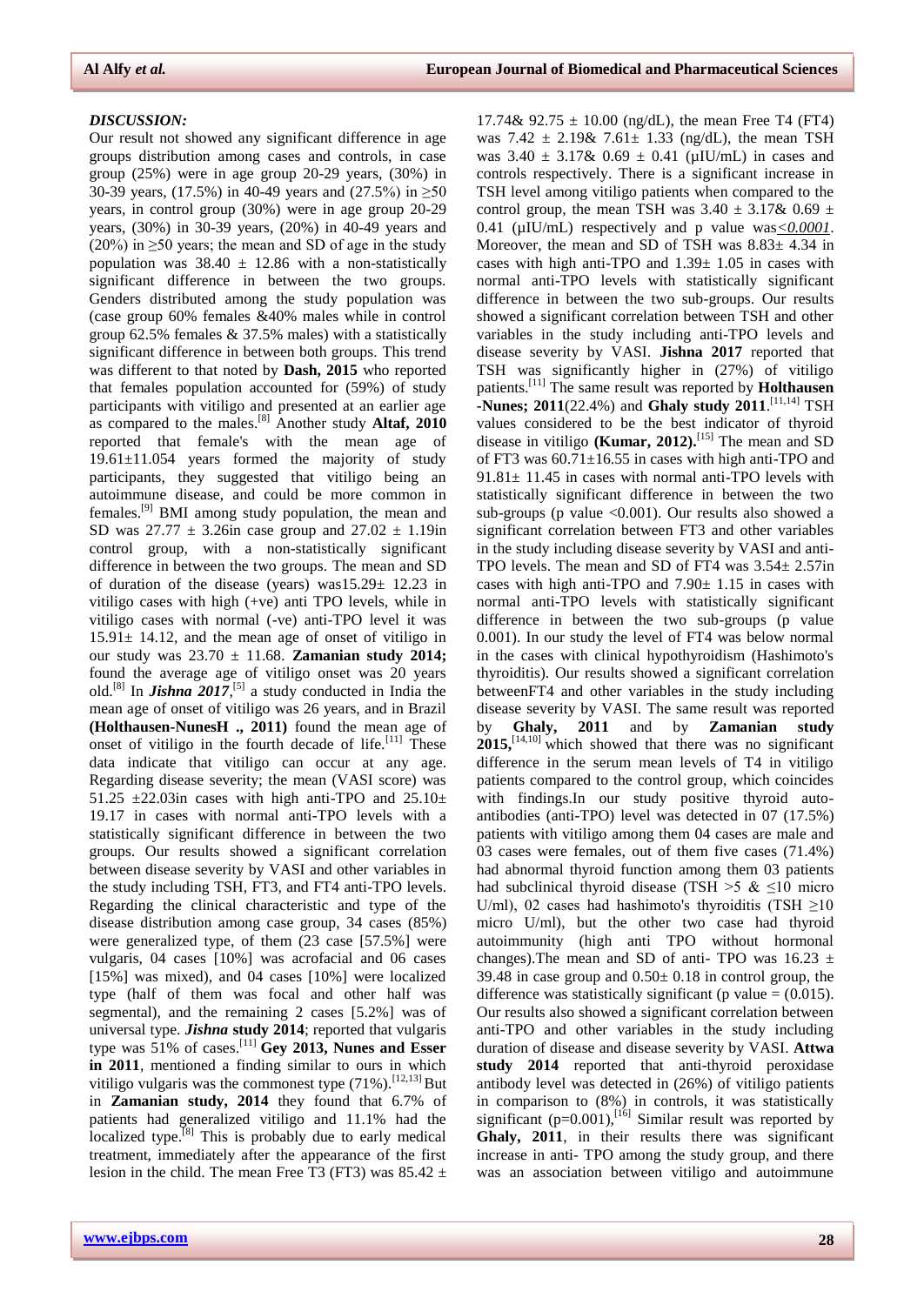thyroid diseases, especially autoimmune hypothyroidism.[14] In agreement with our results, many studies reported statistically significant increased levels of anti-TPO in vitiligo patients compared with controls as **Kasumagic-Halilovic.** 2011,<sup>[17]</sup> **Kumar 2012,**[15] **Dash 2015.**[6] *Jishna* **2017** also found higher prevalence of thyroid antibodies in vitiligo patients  $(36\%)$ .<sup>[5]</sup> **Yang, 2014**<sup>[2]</sup> found that in subsequent clinical follow-up about 70% of vitiligo patients with positive anti-TPO were diagnosed as having autoimmune thyroid diseases at average 2.5 years. This study reveals a positive correlation between the mean serum levels of FT3, FT4 and vice versa, also between the mean serum levels of anti-TPO, FT3, TSH. We have demonstrated an increased incidence of autoimmune thyroid disorders mostly autoimmune subclinical hypothyroidism in vitiligo patients, based on the significant increased positivity in both anti-TPO in vitiligo patients than controls. Moreover; Anti-TPO was significantly correlated with the following variables: FT3, TSH, Disease duration and Disease severity by VASI. Similar result was reported by **Ghaly, 2011**. [14]

### *CONCLUSION*

Vitiligo is frequently associated with diseases of autoimmune origin, especially thyroid disorders. This study confirmed that the commonest thyroid disorder related to vitiligo is autoimmune subclinical hypothyroidism that is shown by the significant increase in positivity of both anti thyroid peroxidase and significant increase in TSH levels in vitiligo patients than in normal controls. All these findings support the role of autoimmune theory in vitiligo as well as the strong association between vitiligo and autoimmune thyroid dysfunction and according to our result; vitiligo patients had significantly higher level of anti-TPO in comparison to the control group. Considering the fact that vitiligo usually precedes the onset of thyroid dysfunction and anti-TPO being a sensitive tool for the detection of autoimmune thyroid disorders including Graves' disease and Hashimoto's thyroiditis, periodic follow-up of vitiligo patients for detecting thyroid diseases is further emphasized especially in patients with increased level of anti-TPO.

### *RECOMMENDATIONS*

- 1. Further studies are recommended on a larger sector, to solidify the relation between autoimmune thyroid dysfunction and vitiligo in the Egyptian population, and to throw more insight at which type of thyroid dysfunction is more commonly to associated with vitiligo.
- 2. Anti TPO can be considered as a screening tool for autoimmune thyroid disorders in vitiligo patients.
- 3. Considering the fact that vitiligo usually precede the onset of thyroid dysfunction, periodic follow up of vitiligo patients for detecting thyroid diseases is further emphasized especially with increased level of anti-TPO.
- 4. We recommend that any patient has vitiligo disease must be examined for:
- a. Clinical and dermatological manifestations of thyroid dysfunction (hypothyroidism or hyperthyroidism).
- b. Laboratory measurements of TSH and anti-TPO antibody in all the patients with vitiligo.
- c. All patients who have a high level of anti-TPO antibodies (as it is the most sensitive tool for detection of AITDs) should be followed-up periodically with TSH to achieve early diagnosis and management of subclinical and overt thyroid disease.

#### **Source of Funding:** None.

**Conflict of interest:** None.

Institutional Ethical Committee approval taken.

#### **REFERENCES:**

- 1. **Reimann E, Kingo K, Karelson M, Reemann, P, Loite U, Sulakatko H et al. (2012):** The mRNA expression profile of cytokines connected to the regulation of melanocyte functioning in vitiligo skin biopsy samples and peripheral blood mononuclear cells. Hum Immunol, 73: 393-398.
- 2. **Yang L, Wei Y, Sun Y, et al. (2015):** Interferongamma Inhibits Melanogenesis and Induces Apoptosis in Melanocytes: A Pivotal Role of CD8+ Cytotoxic T Lymphocytes in Vitiligo. ActaDermVenereol, 95(6): 664–70. 10.2340/ 00015555-2080.
- 3. **Taieb, A, Gauthier, Y, Cario Andre, M (2013):** A critical appraisal of vitiligo etiologic theories. Is melanocyte loss a melanocytorrhagy? Pigment Cell Res, 16: 322–332.
- 4. **Bertolotti, A, Boniface, K, Vergier, B et al. (2014):** Type I interferon signature in the initiation of the immune response in vitiligo. Pigment Cell Melanoma Res, 27: 398–407
- 5. **Jishna P., Binitha M. P., Abdul Latheef E. N., Anilakumari V. P. (2017):** Prevalence of thyroid dysfunction and anti-thyroid peroxidase antibodies in vitiligo patients , *Int J Res Dermatol, 2017; 3(1): 140-144.DOI: 10.18203/ issn.2455-4529.*
- 6. **Boissy RE and Picardo M (2017):** On the pathophysiology of vitiligo: Possible treatment options. Indian J DermatolVenereolLeprol [cited 2017 Apr 9], 78: 24-9.
- 7. **Picardo M, Dell'Anna ML, Ezzedine K, et al. (2015):** Vitiligo. Nat Rev Dis Primers, 1: 15011. 10.1038/nrdp.2015.11.
- 8. **Dash R, Mohapatra A, Manjunathswamy BS.** Anti-Thyroid Peroxidase Antibody in Vitiligo: A Prevalence Study. Journal of Thyroid Research, 2015; 2015: 192736. doi:10.1155/2015/192736.
- 9. **Altaf H, Shah IH, Ahmad QM (2010):** Evaluation of thyroid function and presence of anti-thyroid peroxidase antibodies in patients with vitiligo. Egyptian dermatol Online J, 6: 3.